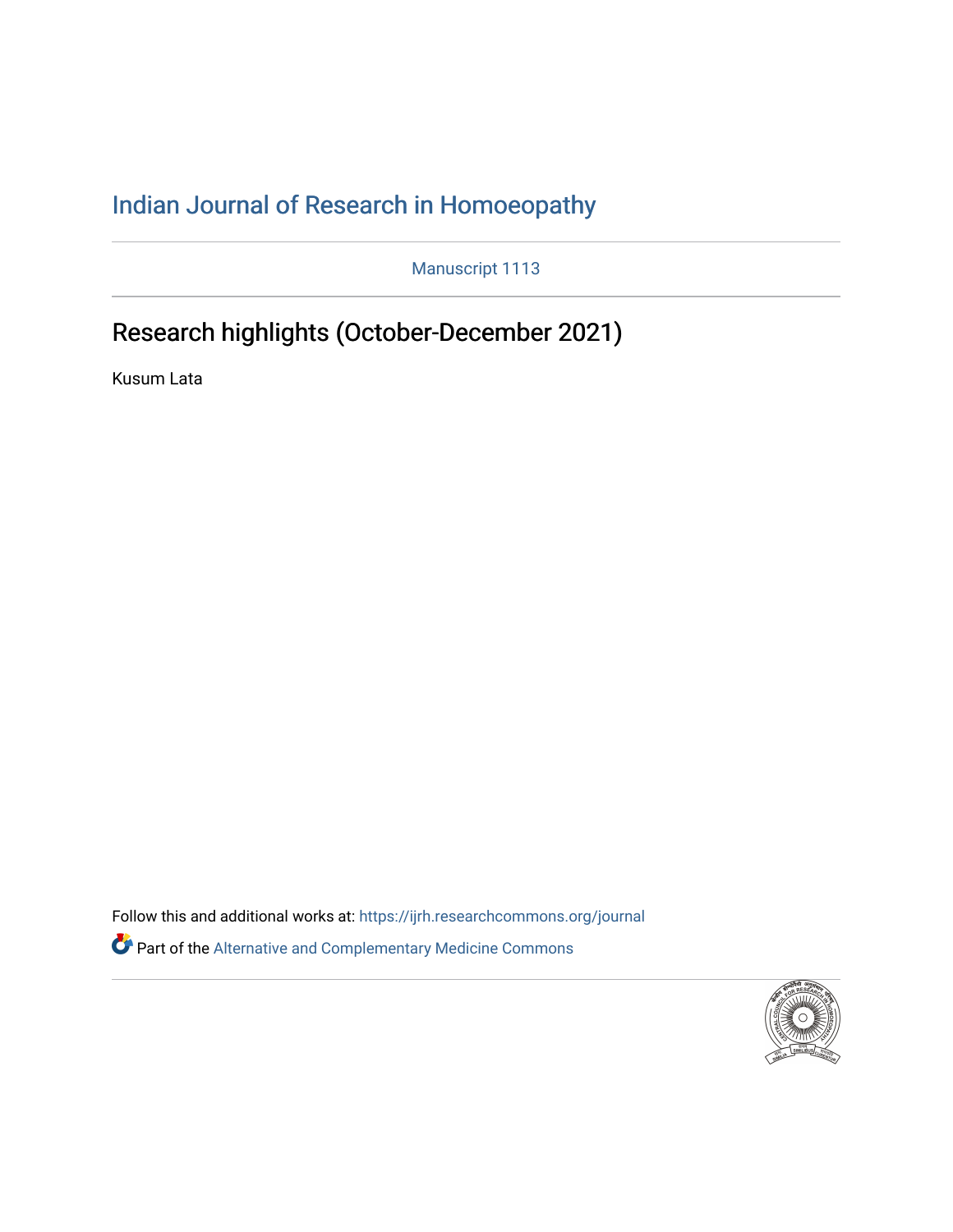## Research highlights (October-December 2021)

#### Abstract

Research highlights (October - December 2021)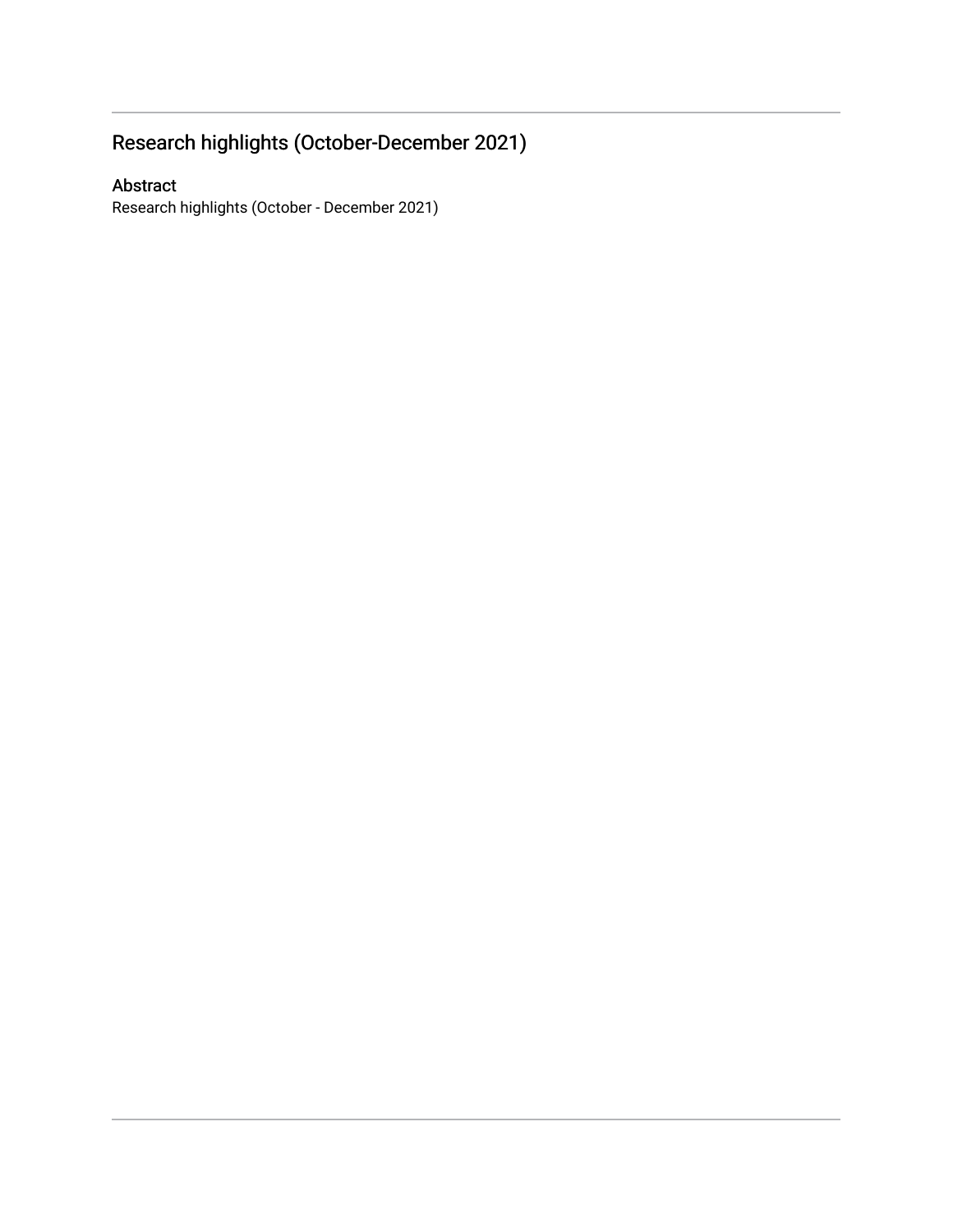# **Research highlights (October-December 2021)**

#### **Efficacy of Homoeopathic Treatment For Diabetic Distal Symmetric POLYNEUROPATHY: A MULTICENTRIC RANDOMISED Double-Blind Placebo-Controlled Clinical Trial**

**Title:** Efficacy of homoeopathic treatment for diabetic distal symmetric polyneuropathy: A multicentric randomised double-blind placebo-controlled clinical trial

**Authors:** Pritha Mehra, Bindu Sharma, Hafeezulla Baig, Ch. Raveendar, R. V. R. Prasad, M. Prakash Rao, Kolli Raju, J. S. Arya, Raj K. Manchanda, Daisy Katarmal, Arvind Kumar.

**Journal:** Explore, Volume 17, Issue 5, (2021), Pages 417–423, doi.org/10.1016/j.explore.2020.05.007

**Summary:** The purpose of this clinical trial was to investigate whether the pre-identified homoeopathic drugs may help in the management of patients suffering from diabetic distal symmetric polyneuropathy (DDSP). To evaluate the effect of treatment, Neuropathy Total Symptom Score-6 questionnaire was used which showed significant improvement in treatment group. Physical examination scoring system called diabetic neuropathy examination score also showed positive trend in treatment group. A total of 68 enrolled cases were taken for data analysis. As a result, nerve conduction study showed 25% improvement in the patient of treatment group as compared to 13.8% of patients in placebo group. However, no significant difference was noticed in both groups in terms of WHOQOL-Bref. Eleven homoeopathic medicines (*Lycopodium clavatum, Arsenicum album*, *Sulphur, Calcarea carbonica, Natrum muriaticum, Phosphorus, Nitricum acidum, Acid phosphoricum, Carbo vegetabilis, Kalium carbonicum*  and *Mercurius solubilis*) were prescribed in ascending potencies from 6C to 1M out of 15 pre-identified homoeopathic medicines.

**Comments:** The study reflects a positive role of homoeopathy in DDSP as an adjuvant to conventional therapy. To determine the efficiency of homoeopathic medicines in the treatment of diabetic polyneuropathy, more research with a larger sample size and defined conditions for nerve conduction investigations is needed.

#### **Individualised Homoeopathic Medicine in the Treatment of Infertility: A Case Series**

**Title:** Individualised homoeopathic medicine in the treatment of infertility: A case series

**Authors:** Bhuvaneswari Rajachandra Sekar, Janardanan Kainikkara Raghavan Nair, Anita Sunny and Amrutha Manoharan.

**Journal:** Homoeopathy, September 2021, doi. org/10.1055/s-0041-1725040.

**Summary:** Infertility affects millions of people globally, causing embarrassment, failure and personal disappointment, thus leading to strained relation with families and society. In the case series, seven infertile couples are included who conceived after receiving treatment at the National Homoeopathy Research Institute in Mental Health, Kottayam. There was a significant improvement in the cases. Detailed case studies were recorded for all the seven couples. After repertorisation, the individualised homoeopathic medicines were prescribed (*Pulsatilla, Sepia, Cal carb*, *Phosphorus*, *Natrum mur*, *Lycopodium*, *Calc-fl*, *Medorrhinum* and *Syphilinum*). All couples were followed up on monthly basis and positive pregnancy outcome measures (i.e., UPT test and pelvic USG) were assessed. All the seven couples were able to conceive. Within 2 months, two of the couples had a considerable improvement in their underlying symptoms and other three reacted within the 3rd month of treatment. One couple conceived in the 4<sup>th</sup> month, while the seventh took 8 months to conceive.

**Comments:** Infertility is one of the most common medical problems among couples. Furthermore, the high cost of conventional treatment makes it unaffordable for the many low- and middle-income people. Homoeopathy has a significant role in the management of infertility. In addition, the results of this study show that well-selected homoeopathic remedies can treat infertility in both the sexes. More research is needed to determine the efficacy of homoeopathy in the treatment of infertility.

#### **Physicochemical Properties of Zinc And Lactose in Solid Mixtures: Influence of Trituration Process**

**Title:** Physicochemical properties of zinc and lactose in solid mixtures: Influence of trituration process

**Authors:** Clarissa Fontes, Adriana P. Oliveira, João V.C. Batista, Cleo Martins, André Rossi, Enrique R. Yapuchura, Priscila Furtado, Paloma Meireles, Marcia Alves Marques Capella, Paulo H.S. Picciani, Carla Holandino.

**Journal:** Homoeopathy. November 2021. Faculty of Homoeopathy. DOI: 10.1055/s-0041-1735984.

**Summary:** The aim of this work was to investigate the physical-chemical properties of zinc and lactose. Analytical techniques were used to demonstrate all the chemical component's interactions which are present in dynamised solid mixtures. Trituration of zinc and lactose  $(1:9 \text{ w/w})$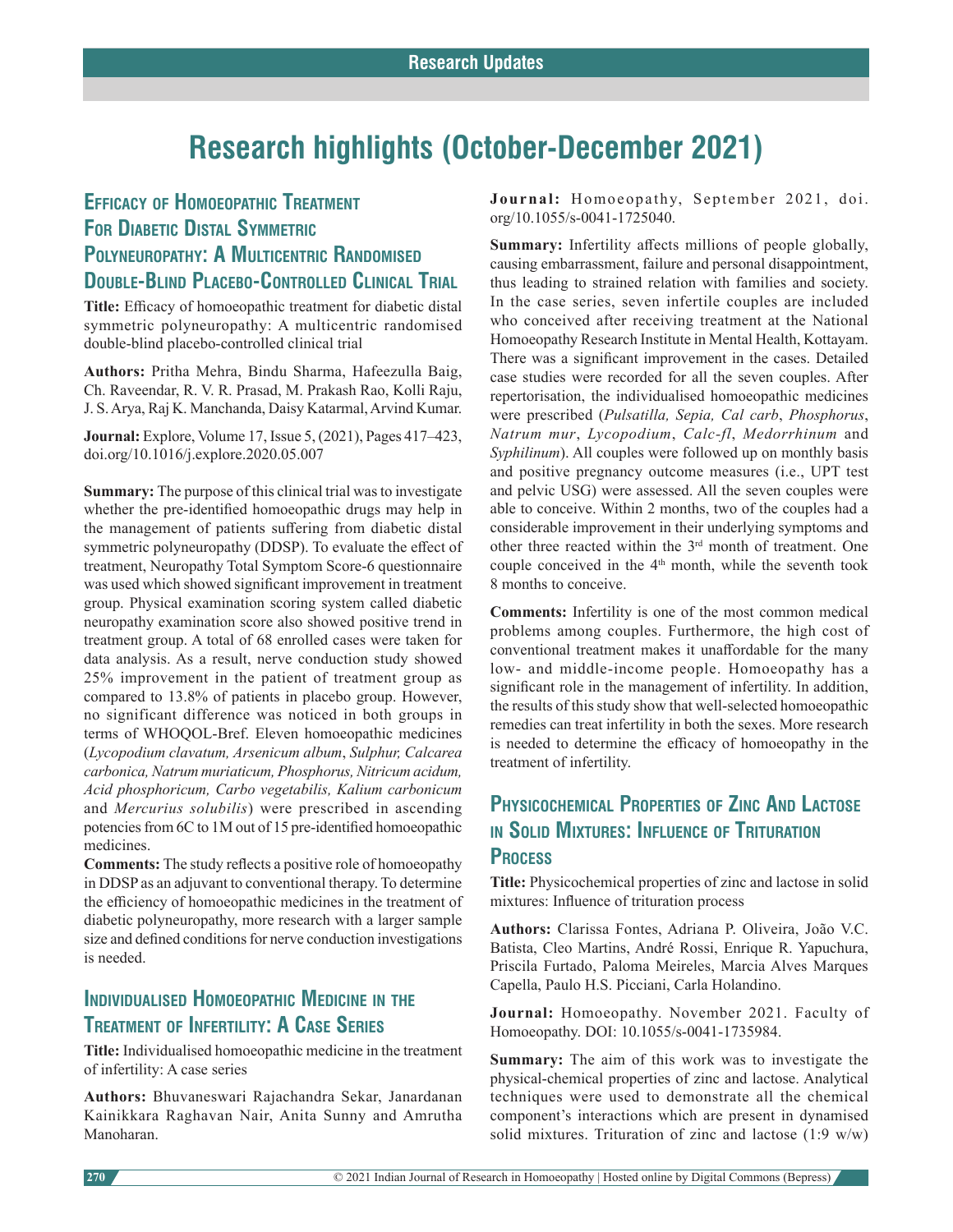mixtures at same proportion as per Brazilian Homoeopathic Pharmacopoeia was done and techniques used were as follows: Scanning electron microscopy (SEM), atomic absorption spectrometry (AAS), differential scanning calorimetry, X-ray diffraction (XRD), thermogravimetry and Raman spectroscopy (RS). AAS showed raw material with 97% zinc and triturated zinc lactose system (*ZnMet*) produced mean values identical to those which expected for physical mixtures: 9.94%, 1.23% and 0.11% in the first three proportions ( $10^{-1}$ ,  $10^{-2}$  and  $10^{-3}$ ), respectively. Trituration resulted in reduction of particle size, by SEM images. The XRD of *ZnMet* most likely to be linked with modifications of interatomic crystalline spacing. The result of thermal analysis of dynamised samples indicates that physical force exerted, can cause changes in chemical interaction between zinc and lactose. The dynamisation method caused RS to show variations in vibration frequency.

**Comments:** This research work indicates the necessity of using appropriate characterisation methods for better understanding of the properties of homoeopathic solid mixtures, while the employment of sensitive tools demonstrates the impact of trituration on crystalline properties and enthalpy changes in dynamised samples.

#### **Preparation, Standardisation and Antiplasmodial Efficacy of Novel Malaria Nosodes**

**Title:** Preparation, standardisation and anti-plasmodial efficacy of novel malaria nosodes

**Authors:** Mansi Suri, Neha Sylvia Walter, Sapna Katnoria, Varun Gorki, Raj Kumar Manchanda, Anil Khurana, Debadatta Nayak, Upma Bagai, Sukhbir Kaur.

**Journal:** Homoeopathy © November2021. The Faculty of Homoeopathy, doi.org/10.1055/s-0041-1729563. ISSN 1475-4916.

**Summary:** Resistance to artemisinin and other related drugs has put the world's effort in jeopardy to combat malaria. Hence, there is a need for new therapies that may control the disease without causing any side effects. In this study, novel homoeopathic nosodes (i.e., cell-free parasite nosode, infected RBCs nosode and mixture nosode) were prepared from *Plasmodium falciparum* as per HPI. *In vitro* and *in vivo* anti-plasmodial activity was also assessed. Assessment of *in vitro* antimalarial activity was done by schizont maturation inhibition assay and 3-(4,5-dimethylthiazol-2-yl)-2,5 diphenyltetrazolium bromide, a tetrazole (MTT) assay used to assess cytotoxicity. *In vivo* suppressive activity was determined by Knight and Peter's method where inoculation of mice with *Plasmodium berghei* infected erythrocytes on the 1<sup>st</sup> day was initiated with treatment. Biochemical, histopathological and cytokine analyses were done using standard methods. As a result, nosodes in *in vitro* study showed considerable activity against *P. falciparum* with maximum inhibition by mixture nosodes followed by cell-free parasite nosode and then infected RBCs nosode. *In vivo* assessment showed suppressive efficacy in mixture nosode-treated mice, with 0.005–0.001%

parasitemia on day 35. Liver and kidney function biomarkers were within the normal range in the mixture nosode-treated groups. Cytokine analysis revealed increased levels of IL-4 and IL-10, while a decline in IL-17 and IFN-γ was evident in the mixture nosode-treated mice.

**Comments:** The antimalarial activity of the mixture nosodes against *Plasmodium falciparum* and *P. berghei* seemed promising. The nosodes were also found to be safe for the mice host in histopathological and biochemical studies. This study provides useful information on a novel antimalarial drug with the potential to be used in the homoeopathic treatment of malaria.

#### **Utilisation of Complementary and Traditional Medicine Practitioners among Middle-Aged and OLDER ADULTS IN INDIA**

**Title:** Utilisation of complementary and traditional medicine practitioners among middle-aged and older adults in India: Results of a national survey in 2017–2018

**Authors:** Supa Pengpidand Karl Peltzer.

**Journal:** BMC Complement Med Ther (2021) 21:262 https:// doi.org/10.1186/s12906-021-03432-w.

**Summary:** There is a scarcity of data on the utilisation of Traditional and Complementary Medicine among Indians, especially middle-aged and older adults. The present study gathered estimates of utilisation of AYUSH practitioners (Ayurveda, Yoga, Naturopathy, Unani, Siddha and Homoeopathy) and traditional health practitioners over 12 months. The crosssectional study survey from 2017 to 2018 included 72,262 participants of 45 years and above. Longitudinal Ageing Study in India Wave 1, a full scale of national survey, was used for the study which showed 6.5% use of AYUSH practitioners, 7% use of traditional health practitioners (THP) and AYUSH or THP use of 13%. Adjusted logistic regression analysis was done where the utilisation rate of AYUSH practitioners was determined by old age  $(\geq 60$  years), male sex, any bone or joint diseases, having pain, current tobacco use, high subjective socioeconomic status, urban residence, chronic heart disease, diabetes and having a health insurance cover, whereas the utilisation rate of THP was determined by depressive symptoms, sleep problems, current tobacco use, having pain, health insurance cover, diabetes, hypertension, urban residence and high subjective socioeconomic status.

**Comments:** In India, there is a considerable prevalence of AYUSH practitioners and THP utilisation among middle-aged and older people. Efforts to find various characteristics linked with utilisation of both must be exerted. This is one such effort.

#### **A Review on Anxiety Disorders during COVID-19 Pandemic-homoeopathic Perspective**

**Title:** A review on anxiety disorders during COVID-19 pandemic-homoeopathic perspective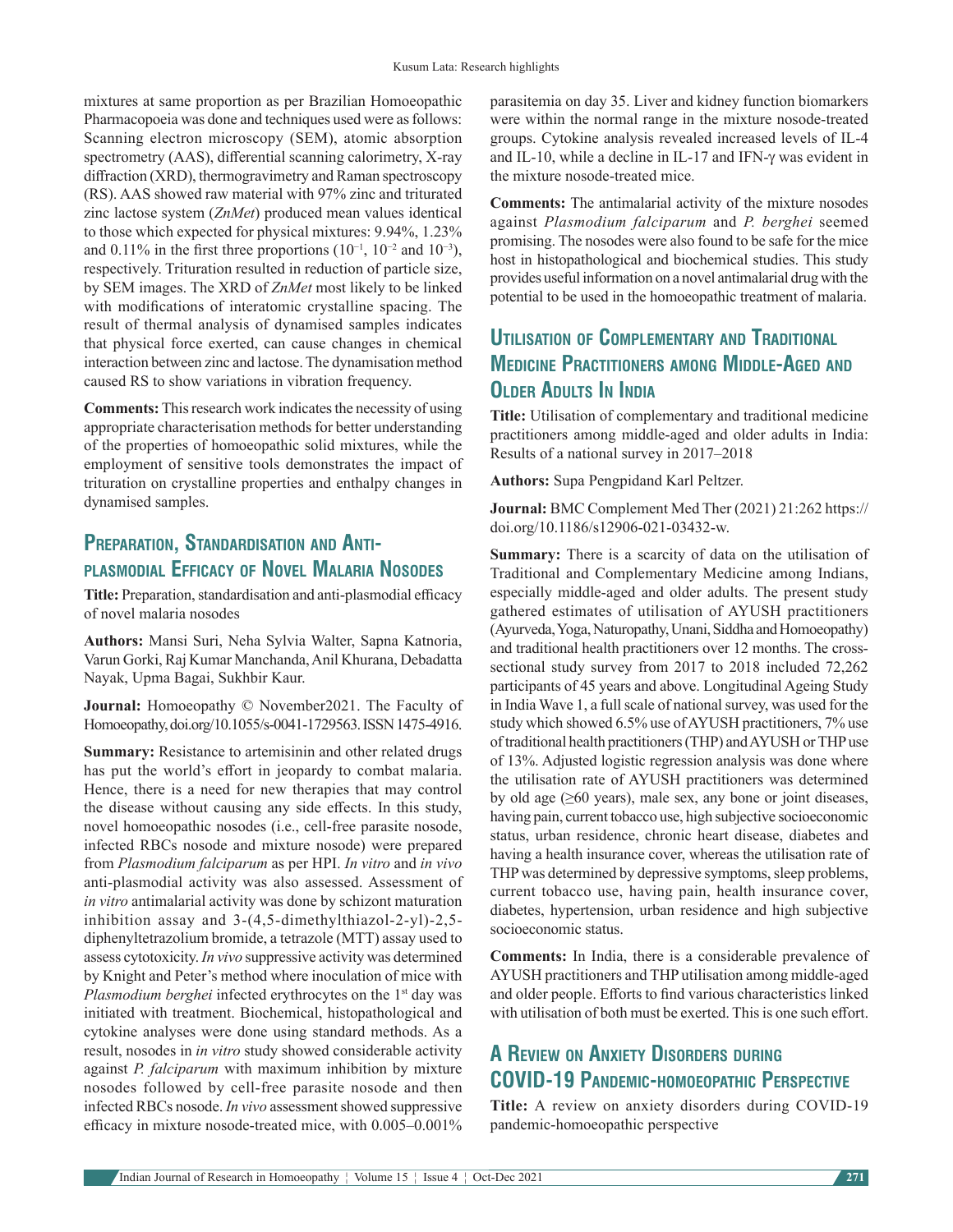**Authors:** Deepthi Gilla, Jaseel Ahammed, Akhila AL, Sreelakshmy SR.

**Journal:** International Journal of High Dilution Research 2021;20(2-3):75-85

**Summary:** The unprecedented COVID-19 outbreak has wreaked devastation on human lives in almost every way. The most common psychiatric disorders are anxiety disorders, which have especially become more common in recent years. Homoeopathy is an alternative therapy that has been shown to be useful in the treatment of mental illnesses. This study aims to analyse the most prevalent anxiety disorders in COVID-19 cases and to assess the efficacy of homoeopathic drugs in their management. This narrative review has presented selective material from PubMed search engine as well as research papers on homoeopathy for anxiety-related disorders. The present article summarises the anxiety disorders detected during COVID-19 and the function of homoeopathy in their management. The homoeopathic perspective on anxiety, as well as related rubrics on anxiety disorders in various repertories, is also discussed.

**Comments:** One of the major issues during COVID-19 pandemic is mental health problems. Homoeopathy is one of the safe and effective alternative therapies for the management of anxiety-related disorders.

#### **Use of Homoeopathic** *Arnica montana* **30 CH for Post-operative Analgesia in Female Dogs Undergoing Elective Ovariohysterectomy**

**Title:** Use of homoeopathic *Arnica montana* 30 CH for post-operative analgesia in female dogs undergoing elective ovariohysterectomy

**Authors:** David Ronald Parra Travagin, Melina Castilho de Souza Balbueno, Cidéli de Paula Coelho.

**Journal:** Homoeopathy. 2021 November 15. DOI: 10.1055/s-0041-1732352.

**Summary:** Ovariohysterectomy (OH) is one of the most frequently performed elective surgeries in veterinary practice. Homoeopathic drug *Arnica montana* is a well-known remedy in cases that require healing. It also acts as analgesic, antiseptic, anti-inflammatory and antioxidant and has an immunemodulatory effect. However, studies on homoeopathic drugs in animals are lacking. The goal of the present study was to investigate whether that *Arnica montana* 30 CH worked as an analgesic in post-operative phase after elective OH. Thirty healthy dogs (females) were selected from Veterinary Hospital at Campo Mourão, Paraná, Brazil. Subjects of 1–3 years, weighing about 7–14 kg, were included in the study. Following anaesthetic protocol and analgesia, these dogs were made to surgery. After the completion of procedure, randomisation was done into three groups (10 dogs in each group). *Arnica montana* 30 CH was given to one group, 5% hydroalcoholic solution to another and solution of 0.9% NaCl saline to the third

group. All were administered four drops of their respective solution. After withdrawal of anaesthesia, repetition of doses every 10 min continued for an hour. The effect of therapy was assessed using the Glasgow-Composite-Measure-Pain Scale. The analgesic maintenance time for *Arnica montana* group was for  $17.8 \pm 3.6$  h, compared to hydroalcoholic group with 5.1  $\pm$ 1.2 h and 4.1  $\pm$  0.9 h for the saline group ( $P \le 0.05$ ).

**Comments:** The study demonstrates that homoeopathic medicine *Arnica* 30 CH has a significant effect as an analgesic when compared to other groups.

### **Ferrum Phosphoricum D12 Treatment Affects J774A.1 Cell Proliferation, Transcription Levels of Iron Metabolism, Antioxidant Defence and Inflammation-related Genes**

**Title:** Ferrum phosphoricum D12 treatment affects J774A.1 cell proliferation, transcription levels of iron metabolism, antioxidant defence and inflammation-related genes

**Authors:** Oskan Tasinov, Yoana Kiselova-Kaneva, Desislava Ivanova, Milena Pasheva, Deyana Vankova, Diana Ivanova.

**Journal:** Homoeopathy. 11 October 2021. DOI: 10.1055/s-0041-1731312

**Summary:** Homoeopathic remedy ferrum phosphoricum is used to treat fever, initial stage of inflammation, muscle weariness and anaemia. The aim of this study was to investigate molecular mechanism of the action of ferrum phosphoricum D12 on cell proliferation and mRNA expression of iron metabolism, antioxidant defence and inflammation-related genes in mouse J774A.1 macrophages. The MTT test was used to examine cell proliferation. Changes in gene expression were estimated by RT-qPCR and  $2^{-\Delta\Delta Ct}$  method used to calculate relative gene expression level. Effect of ferrum phosphoricum D12 tablets was compared to placebo tablet (PT) treatment. Low doses of ferrum phosphoricum D12 increased the proliferation of J774A.1 cells by up to 11% against control untreated cells and up to 40% against PT-treated cells in the same concentration. In macrophages, ferrum phosphoricum D12 showed significant rise in mRNA expression of ferritin light chain, β-2 microglobulin and iron responsive elementbinding protein 2, while causing a modest reduction in myosin IE mRNA expression. The transcription levels of Ireb2 and B2m were shown to be significantly correlated. The antioxidant enzyme (Gpx-1) was significantly stimulated in cells by 0.025 mg/mL ferrum phosphoricum D12; however, there was a minor decrease in cells treated with 0.0125 mg/mL. In macrophages, there was also a considerable rise in IL-1 gene expression.

**Comments:** Ferrum phosphoricum in D12 dilution has been shown to have iron retention, antioxidant and immune-modulatory properties, perhaps by altering transcription levels of associated genes in non-stimulated mouse macrophages.